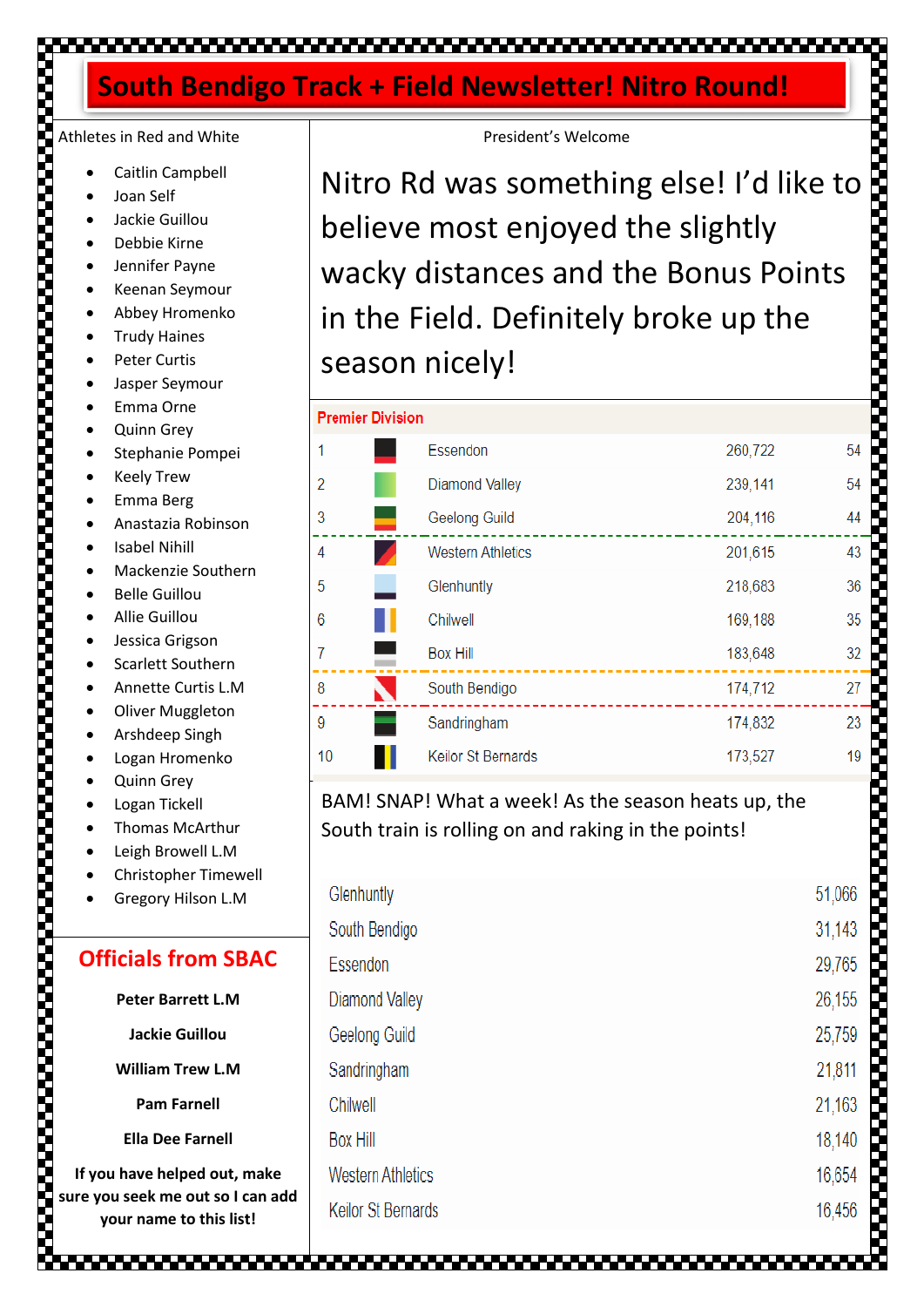

Finally, our cool new social uniforms turned up!

Second wave of orders and Name embroidery have been ordered.

Hats are now available for the standard price of \$15.00

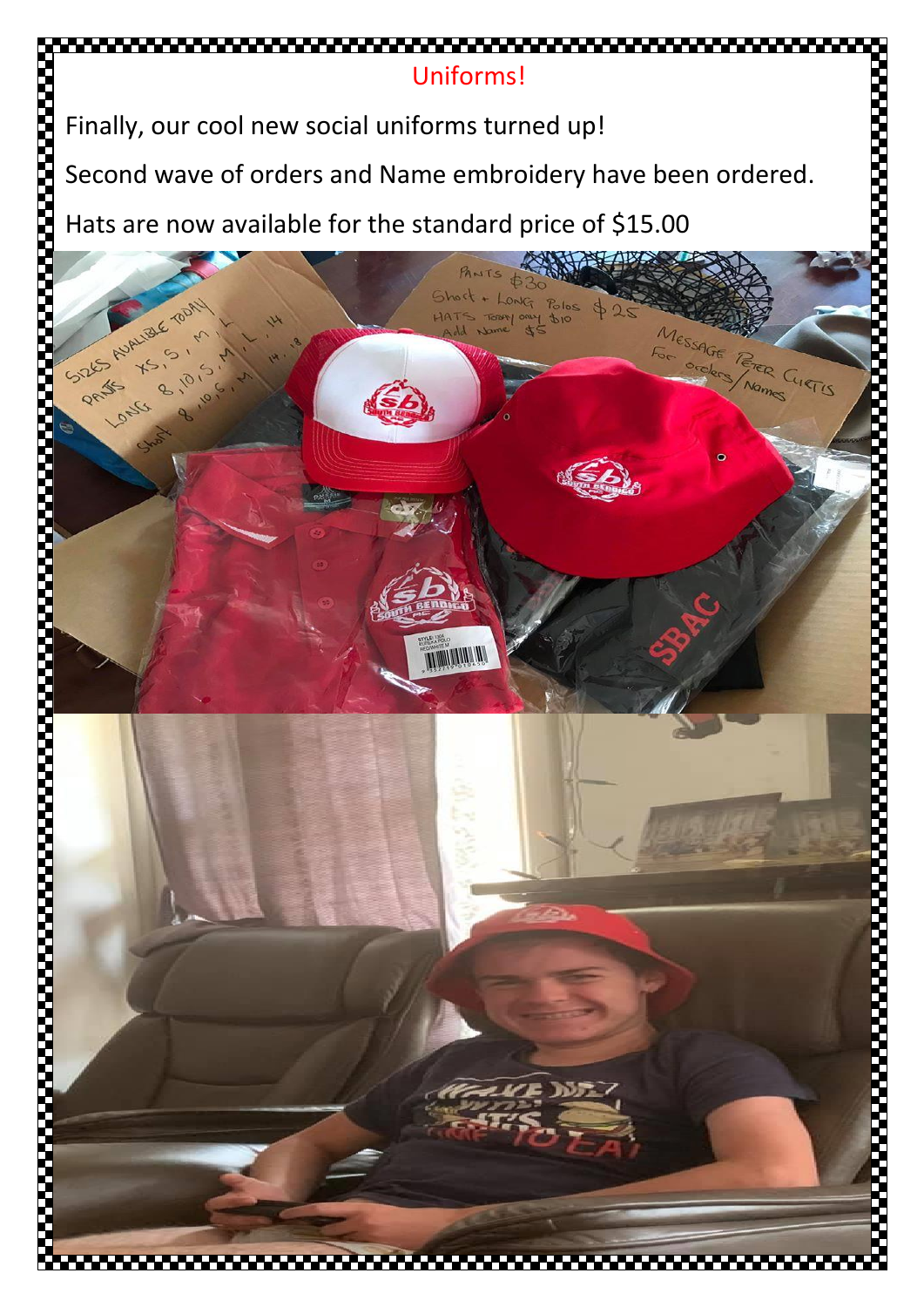AVSL Round 8 this week! Back to a standard P1 Lap Hurdles 200m RaceWalk 800m 100m(NS) 3000m 4x100m Relay(NS) Discus Hammer

TripleJump HighJump

Pole Vault

What's on This Week?

- Tuesday Night community run at LUBAC is 3000m starting @7pm
- Racewalking has finished for the season, Barb Bryant crowned Club Champion ahead of Peter Curtis Jnr

2020 Victorian Country Championships!

Wisch contained a this week:<br>
Back o standare 21<br>
Lap Hurdles 200m<br>
RaceWalk 800m<br>
100m(NS) 3000m<br>
100m(NS) 3000m<br>
100m(NS) 3000m<br>
100m(NS) 3000m<br>
100m(NS) 3000m<br>
100m(NS) 3000m<br>
100m(NS) 3000m<br>
100m(NS) 3000m<br>
100m(NS) 30 we recommend everyone who plans on entering to start looking into accommodation as it is a very busy time for travellers!

This years Champs will see Bendigo's only Division 1 team travel down the freeway into Geelong! Hopefully we will be able to take another strong squad down and reclaim the trophies most recently held by South in 2017!

The Draft Program has been released and entries are now open!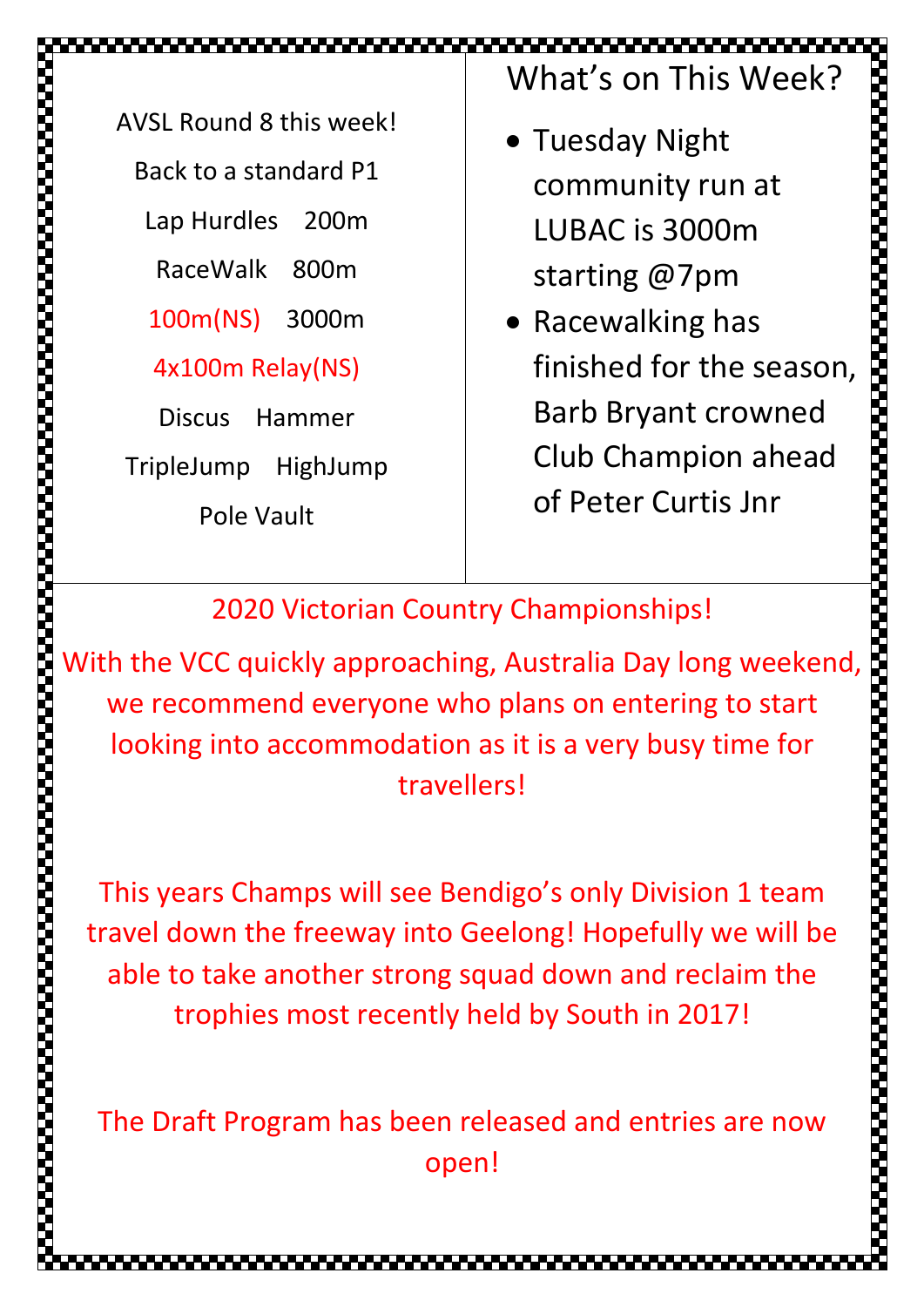# 400Pts Performances

Keely Trew- Jav, 30.69m 407Pts Emma Orme- SP, 8.57m 430Pts Emma Berg- Jav, 33.02m 486Pts Gregory Hilson- HJ, 1.40m 401Pts Emma Berg- Jav, 12.83m 486Pts Christopher Timewell- Jav, 28.01m 403Pts Oliver Muggleton- 600yds, 1.32.30 405Pts Joan Self- 60yds, 10.97 412Pts Anastazia Robinson- 60yds, 08.45 452Pts Joan Self- SP, 6.34m 423Pts

Abbey Hromenko- HJ, 1.50m 413Pts Zackery Tickell- 600yds 1.35.93 400Pts

Logan Tickell- Mile, 5.05.67 428Pts Allie Guillou- 60yds, 08.86 450Pts

Belle Guillou- 60yds, 09.14 412Pts

Scarlett Southern- 600yds, 1.53.55 420Pts

Belle Guillou- LJ, 4.11m 413Pts

Bonus Points

Nitro Rd offered up something different- All fields events had the chance to gain 30 Bonus Points if certain criteria were met.

Peter Curtis- Jav and ShotPut

Keely Trew- Long Jump

Emma Berg- Javelin

Abbey Hromenko- High Jump

Quinn Grey- High Jump

Allie Guillou- Long Jump and High Jump

Jessica Grigson- High Jump

Belle Guillou- High Jump

Christopher Timewell- High Jump and Javelin

Jackie Guillou- Long Jump

Annette Curtis- Javelin and ShotPut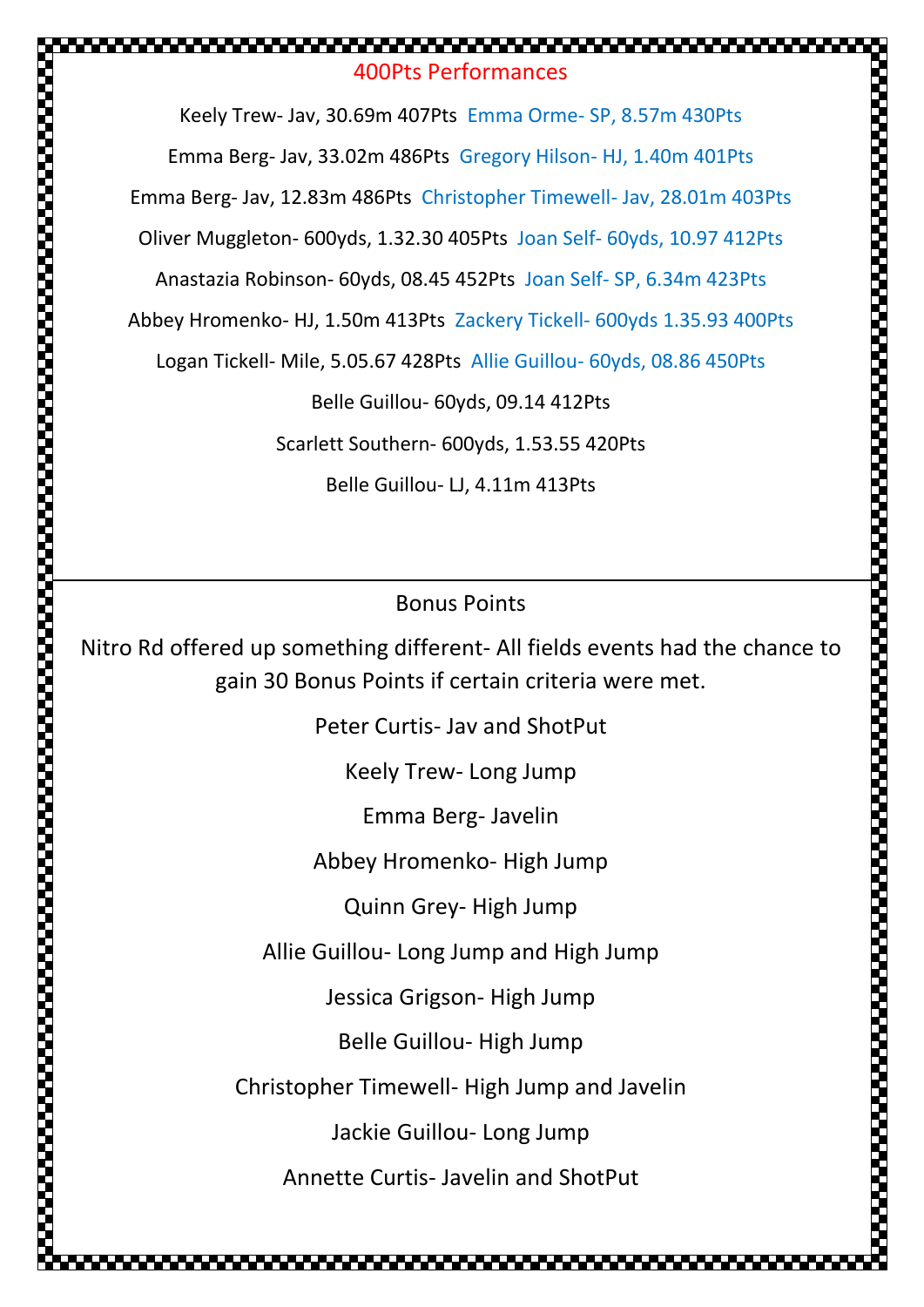A fast paced morning kicked off with the first official 600yard race LUBAC has seen, Oliver Muggleton led around the south train with Arshdeep Singh and Zackery Tickell in tow, all finishing within 3 seconds of each other. The next heat saw Stephanie Pompei take line honours while the other Red&White in the race, Scarlett Southern, Keely Trew and Caitlin Campbell all broke the sub 2 minute barrier. Anastazia Robinson and Isabel Nihill sandwiched the field in heat 3. The final heat saw our 40+ superwoman squad of Debby Kirne, Jackie Guillou and Jennie Payne battle it out with young Jessica Grigson.

The blink and you've missed it 60m sprint follow, with Muggleton backing up and starting heat 1, Singh too ran the double. Quinn Grey led a South flavoured heat 3 to victory, the ladies followed with Robinson and Pompei both running the second race of their day strongly to take  $2^{nd}$  and  $8^{th}$  overall respectively. A youthful field started heat 2 featuring the Guillou twin, Allie and Belle, Abbey Hromenko and Jessica Grigson. Heat 3 went down to the wire with Mackenzie Southern leading Emma Orme down the straight marginally ahead of Jackie Guillou. The final heat was the most experienced with 180years of running knowledge available, Trudy Haines nabbed first place, Campbell rounded out the minors while veterans Joan Self and Annette Curtis looked like they were both only 55.

The traditional mile saw young gun Logan Tickell compete against the older athletes to take 3<sup>rd</sup> place, Thomas McArthur also ran well under the 6min barrier, while Timewell flew the flag for the 40men. In the second heat Leigh Browell led the race for the first 3 laps before blowing a gasket, Kirne comfortably led the 50+ ladies around.

The Mixed relay 4x100m followed, Curtis, Hromenko, Trew and Logan Hromenko led out the field into leg 1 and 2, while the opposition stacked their anchor legs with star talent. Heat 2 SBAC"A" was the brother sister act, with the Guillou twins teaming up with Keenan and Jasper Seymour to secure victory in the U14 category.

The 2x2x400m was not an enjoyable race to compete in, with Muggleton and Robinson into their  $3^{rd}$  track event heavy legs still held onto  $2^{nd}$  overall, Grey and S. Southern followed closely behind. Zackery Tickell and Isabell Nihill teamed up to snag 3<sup>rd</sup> in U18 while Kirne and L. Tickell followed quickly only 6sec in rears.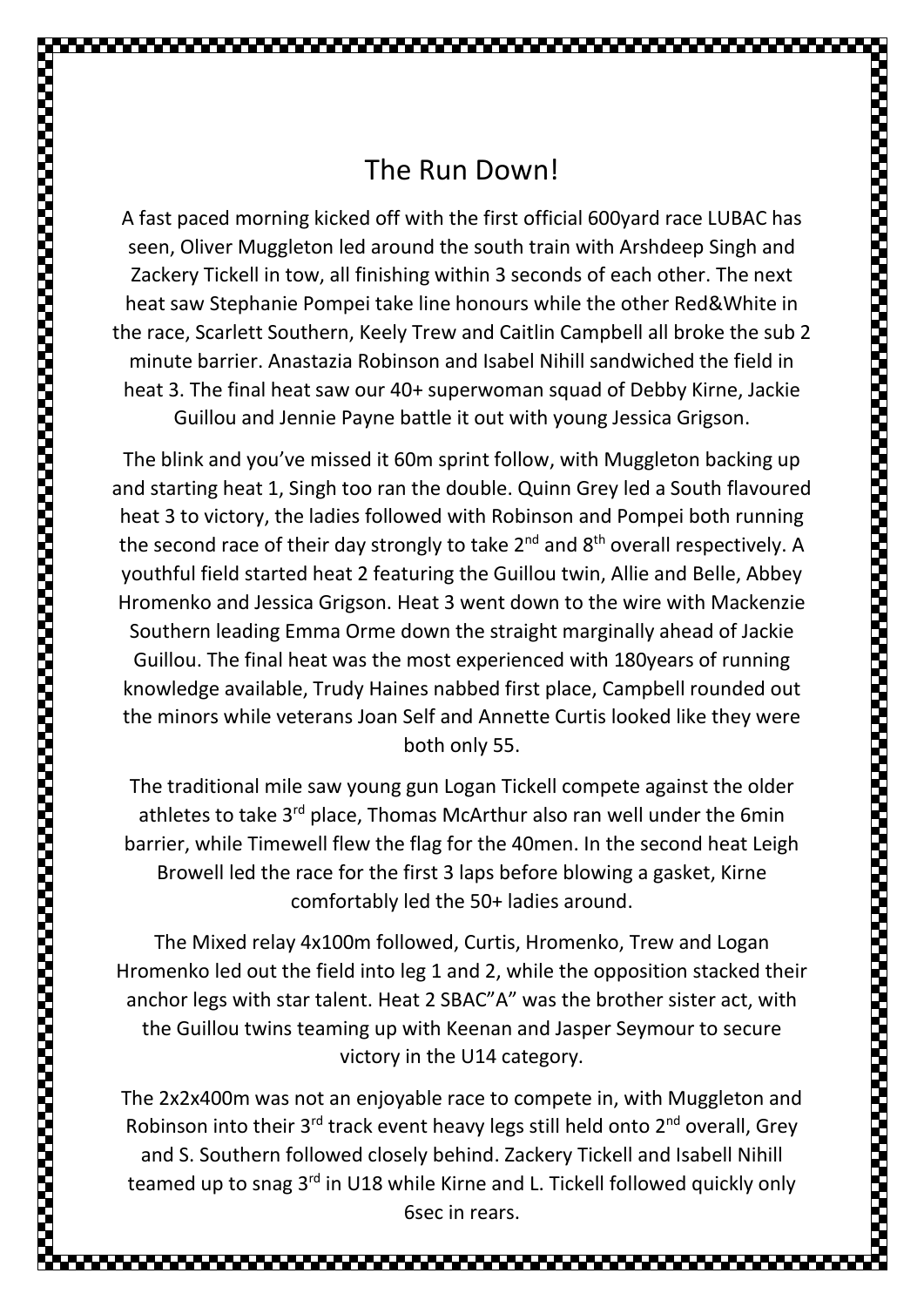The final track event saw the return of club secretary Anna deVrieze win the 3000m for the women while Kirne powered on for her final event and secured 2<sup>nd</sup> for the ladies. The High Jump flights were permitted just 4 jumps in the Nitro Rd, A. Hromenko led the way in flight 1, while Gregory Hilson made his safe return with a respectable 1.40m, Q. Grey and Timewell went 1,2 in flight 2, while the Guillou twins dominated the  $3<sup>rd</sup>$  round taking equal  $1<sup>st</sup>$  with 1.20m

Long Jump competitors had only 2 attempts, leading the way in F.1 was B. Guillou clearing 4.11m, Robinson led the way in F.2 with an impressive 4.51m, Muggleton continued his excellent day taking 3<sup>rd</sup> place in the final flight.

Shot Put saw the National champion Emma Berg dominate F.1 nudging the 13m mark with only 2 throws while Emma Orme also dominated in F.3 leading all comers with her 8.57m.

The final field event was the mixed Javelin, Timewell proved that competing in more events is the way to go, winning F.1 with a 28.01m plus a bonus point. Vice President Browell also had his best throw in half a decade taking third place. In F.2 Emma Berg led the ladies with 33.02m again snagging the BP's. In F.3 Kennan Seymour led the way for the Red and White throwing a S.B 13.67m

Keep an eye on the web for this coming weeks events, with high temperatures forecast the program maybe altered or rescheduled. Remember if possible, to enter 4 events and a relay each round to maximise the points for SBAC in the shield league. It's looking highly likely that we may retain the title of Bendigo's only Premier Division Team!!!